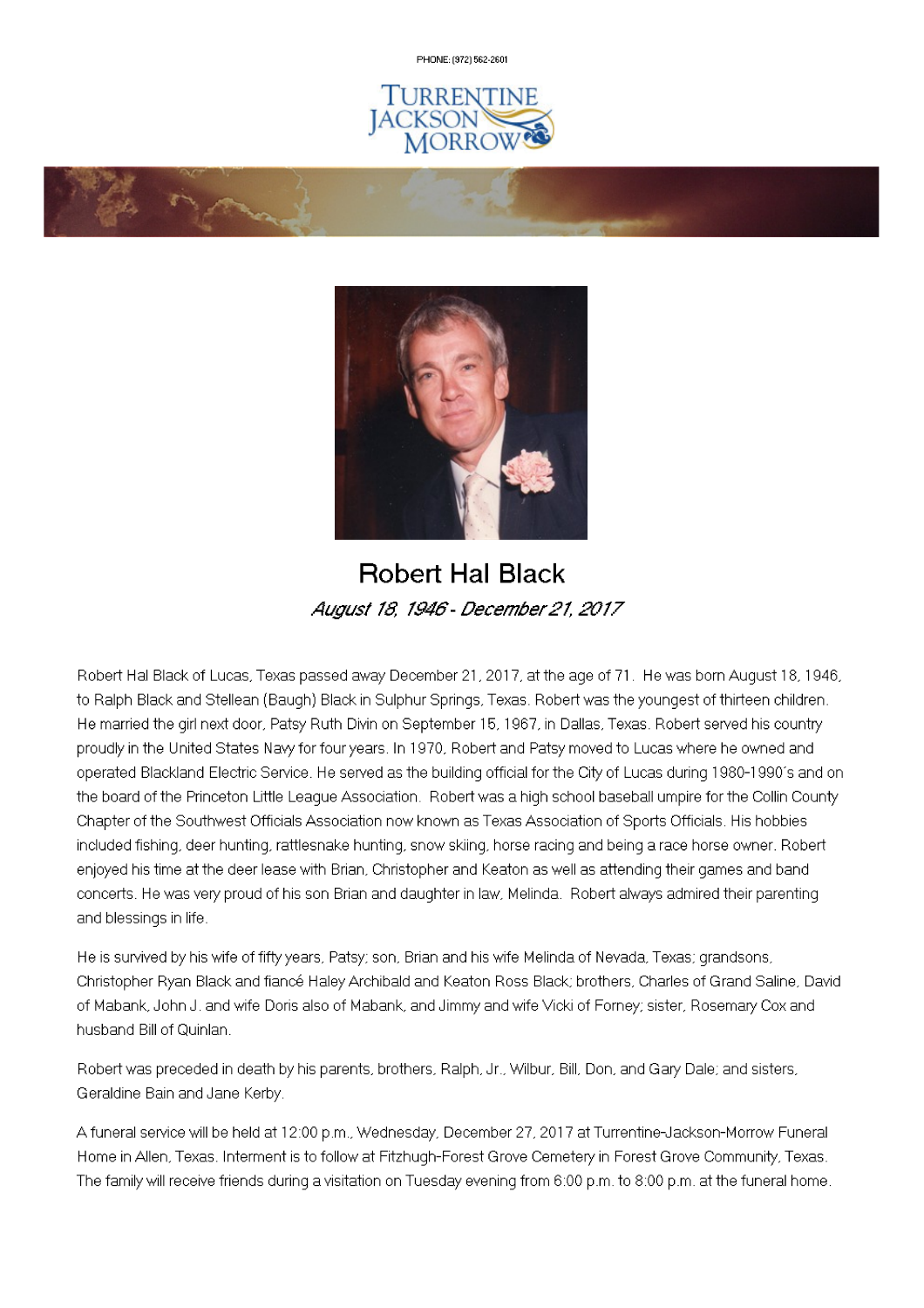# **Memorials**

Patsy, I am so sorry for your loss. What a match made in heaven. I know you will be strong. Love Lydia **LYDIA SULAK MURRISH, DECEMBER 29, 2017** Love and prayers with our hugs dear Patsy and each of your family. May you feel the warmth and strength of prayers. **JAN & JOHNNIE STONE, DECEMBER 26, 2017** Patsy, I am so sorry for your loss. What a match made in heaven. I know you will be strong. Love, Lydia **LYDIA SULAK MURRISH, DECEMBER 26, 2017** I have the best childhood memories of Uncle Robert. He would tickle us until it hurt and constantly had us laughing until we cried. He was always a big kid at heart. God couldn't have blessed me and Elliana with a better Uncle. I've got many to choose from but he tops the list of worlds best Uncle! Our hearts are hurting with his passing for Aunt Patsy, Brian, and family. He will be missed by everyone that was lucky enough to have known him. But heaven is now lucky enough to have him and his humor. We love you! Amanda & Elliana **AMANDA & ELLIANA PORTUGAL , DECEMBER 26, 2017** We are so sorry for the loss! Robert was a friend and neighbor, always smiling

and telling jokes! We will miss him! We will have the family in our prayers! Charlie and Pat

#### **CHARLIE AND PAT NIXON, DECEMBER 26, 2017**

Robert was a dear friend and fellow Lucas Loafer. Robert was the building inspector on my new home in 1984. God speed Robert. Dick and Martha Mansfield

#### **DICK MANSFIELD`, DECEMBER 25, 2017**

To this family, I am so sorry to hear of your loss and will be praying for you. I remember the Black family well. I am one of the family with "18" children that lived just up the road from the Blacks (the Vest family). Jane was in my class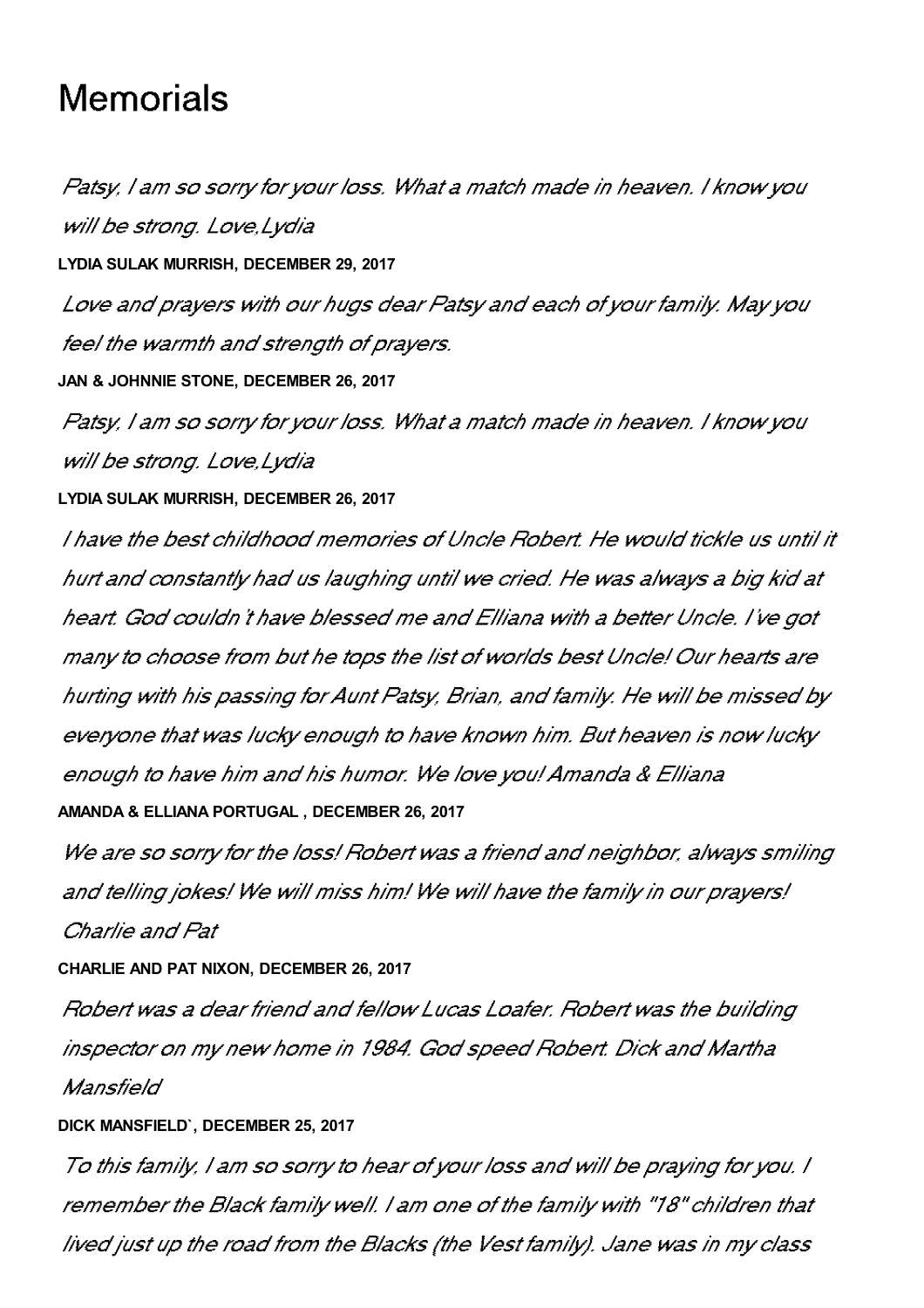and we all rode the bus together. May you all be comforted by our Lord Jesus Christ in these days ahead. God bless you.

#### **PATRICIA VEST FRAZE, DECEMBER 23, 2017**

RIP Robert! You are missed. Kenneth remembers one of the many times you helped us with electrical issues when you were changing a breaker box out without disconnecting power, at the pole. You were on the last step and were pulling a wire to let the power come back on, the wire hit a hot-spot, a ball of fire knocked you into the yard. Once we knew you were okay, Kenneth told your two workers, y'all have a good boss, he went to a lot of trouble to show you what not to do. You got up with smoking eyebrows and hair and said, "Yah, yah that is exactly what I was doing. Never work in a live box. Most would have to have been there to get the humor you and Kenneth shared. One of the funniest times I remember, besides Patsy's chain story at Johnny's wedding, was one of our trips to see our racehorse run. I was driving, you and Kenneth were in the back seat. The guy running next to us would pass me, then slowdown, then I would pass him. This went on for about ten miles when I passed him again, from the backseat, you went to wave at him and all you saw was him giving you the one finger salute. You said "damn Linda What did you do?" "I would tell him to stop so I could slap the shit out of him, but all I could see was one "BIG" hand covering his whole face. "I laughed so hard it was difficult to see the road. But we made it to Oklahoma without further incident. Yes, you will be missed!! See you soon my friend!!

## **KENNETH & LINDA CASEY, DECEMBER 23, 2017**

sad to hear of Robert's passing, our prayers go out to you and your family **ROBERT LEHR, DECEMBER 23, 2017**

My deepest condolences to the family. May God strengthen and comfort you with his promise of the resurrection. Acts 24:15

## **AMBER MICKA, DECEMBER 23, 2017**

I first met Robert about 15 years ago at the Lucas Store. He enjoyed talking about his family and scratching lotto tickets. He had a great sense of humor and was fun to be around. One funny thing I remember about Robert is he shot